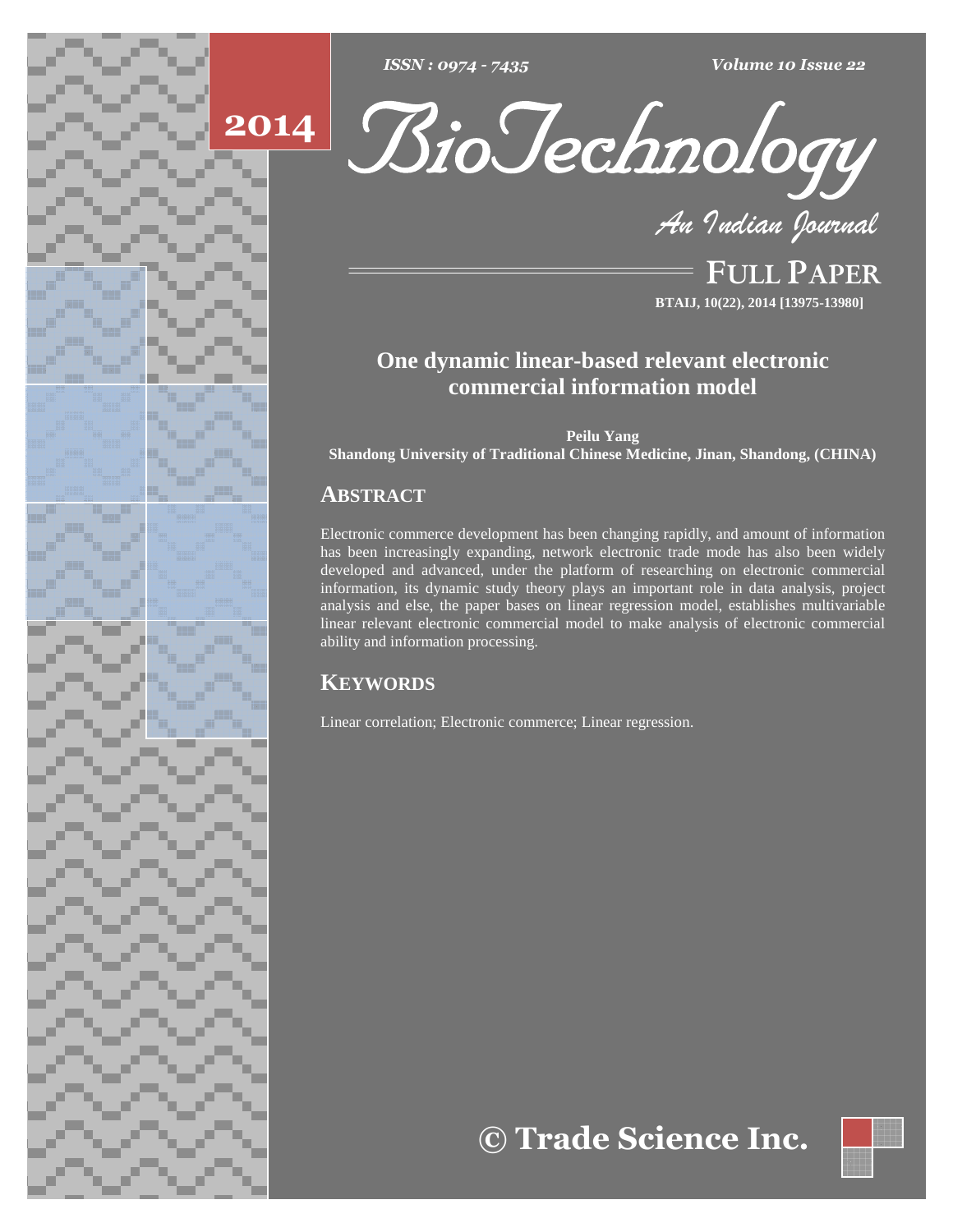# **INTRODUCTION**

As far as current development status is concerned, Chinese network commerce has been unprecedented developed. And meanwhile, some Chinese commerce and trade have gradually started to develop towards network field, and been rapidly developed. Until 2011, Chinese network electronic commerce application and development in all kinds of aspects has basically become stable. However, nowadays, enterprises still need to go into deeper analyzing about how electronic commerce investment affects respective enterprises performances.

How an enterprise investment in electronic commerce affects its performance is a complicated process. But only fully understand electronic commerce ability connotation and structure, grasp essence of electronic commerce, and further targeted develop enterprise electronic commercial ability, then it can get good investment performance. Thereupon, measurement on enterprise electronic commerce ability is particular important. However, current study on enterprise electronic commerce ability measurement has not yet had quite efficient methods to reveal electronic commerce influences on an enterprise's strategy of enterprise, organizational structure, business flow and else, as well as its own constraints. Therefore, relevant study ways base on dynamic linear is of great significance in analyzing enterprise commerce ability connotation and structure.

## **MOLD ESTABLISHMENTS**

# **TABLE 1 : Definition of electronic commerce**

| <b>Author</b>                        | Concept                                                                                                                               | <b>Dimension</b>                                                                                                                                               |
|--------------------------------------|---------------------------------------------------------------------------------------------------------------------------------------|----------------------------------------------------------------------------------------------------------------------------------------------------------------|
| Zhu Kraemer                          | Enterprise ability of handling with business in<br>internet with customers and enterprises                                            | Information, trade, customization dimension                                                                                                                    |
| Chu Jan Tow<br>Lawrence              | Combination of Electronic commercial<br>technological resources, business network, and<br>electronic commercial management technology | Electronic commercial technological resources,<br>business network, electronic business management<br>technology, information cooperation, customer<br>network |
| Zhao Jing                            | Not available                                                                                                                         | Shared information ability, cooperation flow ability                                                                                                           |
| Soto-Acosta<br>and Merono-<br>Cerdan | Idea of combining with other resources to<br>allocate and integrate                                                                   | Internal and external electronic commerce ability                                                                                                              |

### **Linear regression model**

Propose that random variable  $Y$  and variable  $X$  have some correlations,  $X$  is a variable that can be controlled and precisely observed, as age, testing moment temperature, time and pressure so on. It can randomly take  $X$  's  $n$  pieces of values  $x_1, x_2, \dots, x_n$ , X is regarded as non-random variable and common independent variable. Because Y is random, to *X* every defined value, *Y* has its distribution, if *Y* exists some numerical features, then their values are defined with *X* values  $x_1, x_2, \dots, x_n$ , X is regarded as non-random variable and common independent variable. Because Y is random, to X every defined value, Y has its distribution, if Y exists some numerical features, then their values a *X* every defined value, *I* extracting determined value  $y = a + bx + \varepsilon$ .

Among them,  $a$  is called constant,  $b$  is called regression coefficient,  $\varepsilon$  is called random error.

For economic and social research orientation existing relevant variables, the paper through processing data, utilizing regression model theorem, establishes relevant model and then carries out linear estimation.

### **Two variables linear correlation model**

iables linear correlation model<br>The paper firstly assumes that it has linear correlated random variable *x* and *y*, gets sample data as  $(x_i, y_i)$ , from Two variables linear correlation model<br>The paper firstly assumes that it has linear correlated random variable x and y, gets sample data as  $(x_i, y_i)$ , from<br>which  $i = 1, 2, 3, \dots, n$ , according to probabilistic study, two ran which  $i = 1, 2, 3, \dots, n$ , according to probabilistic study, two random variables have same importance, therefore it gets implicit function relationship :  $ax + by + c = 0$ 

By analyzing above formula, linear equation can be expressed as slop intercept form and general form as well as other ways, but to easier indicating the linear equation parameters changes, the paper transforms formula into normal form: By analyzing above form<br>other ways, but to easier indicating<br> $(ax + by + c)/\pm\sqrt{a^2 + b^2} = 0$  $\frac{dy}{dx} + by = 0$ <br>  $\int \frac{dx}{dx} + b^2 = 0$ <br>  $\int \frac{dx}{dx} + b^2 = 0$ <br>  $\int \frac{dx}{dx} + b^2 = 0$ <br>  $\int \frac{dx}{dx} + b^2 = 0$ <br>  $\int \frac{dx}{dx} + b^2 = 0$ <br>  $\int \frac{dx}{dx} + b^2 = 0$ <br>  $\int \frac{dx}{dx} + b^2 = 0$ <br>  $\int \frac{dx}{dx} + b^2 = 0$ 

Or  $x \cos \theta + y \sin \theta - p = 0$ , Among them,  $A = \cos \theta = a / \pm \sqrt{a^2 + b^2}$ ,  $B = \sin \theta = b / \pm$ <br>then transform its form into  $Ax + By + C = 0$ <br>It gets that random variable x and y coefficients meet :  $A^2 + B^2 = 1$ 

It gets that random variable *x* and *y* coefficients meet :  $A^2 + B^2 = 1$ 

Because two random variables *x* and *y* are linear correlation distributed, obtained experimental values are in the nearby of  $ax + by + c = 0$  such straight line, carry out linear fitting with data. Due to provided linear correlation line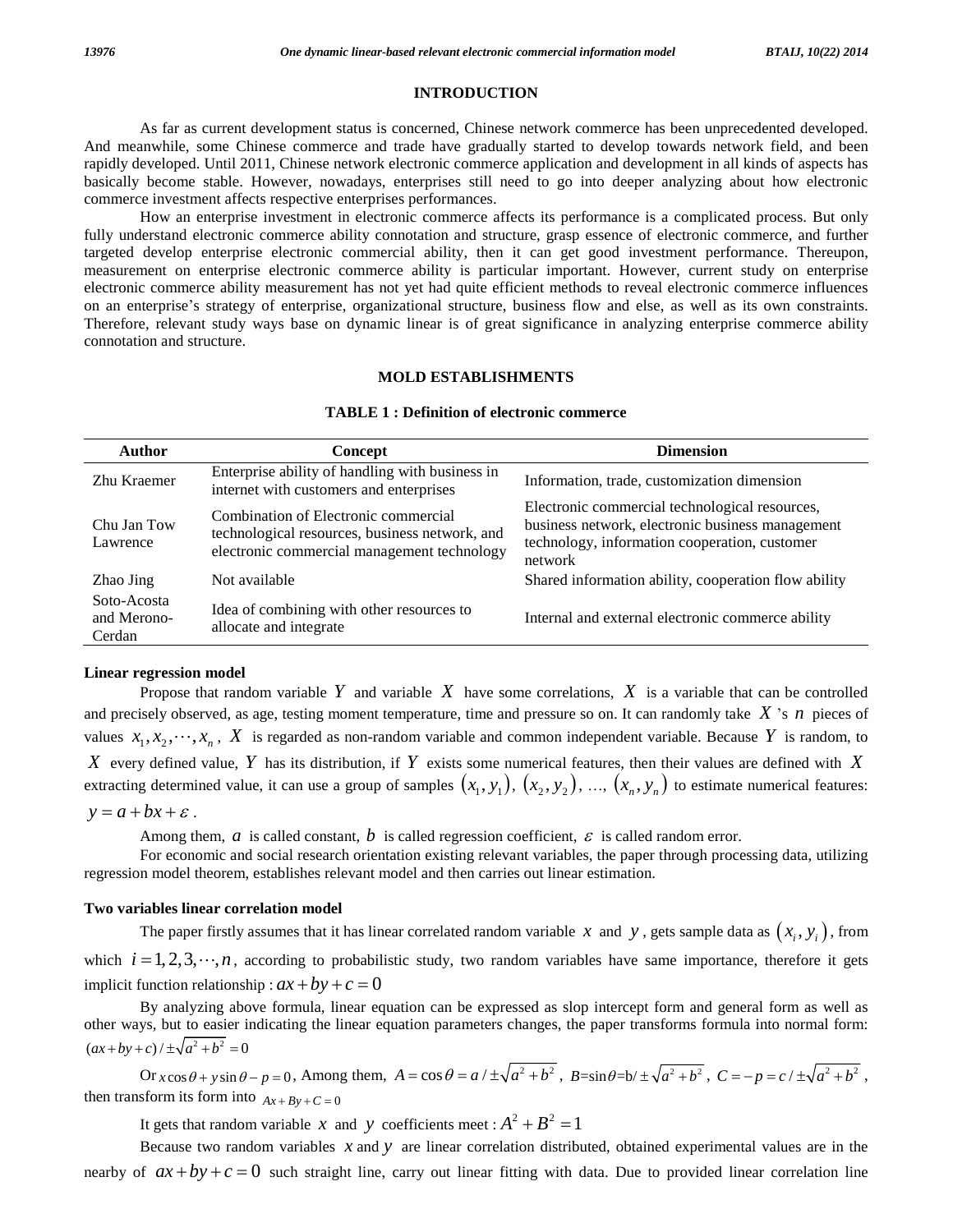horizontal coordinate value that is also independent variable is defined, analyze by corresponding dependent variable actual observation value. In coordinate value that is also independent variable is defined, analyze by corresponding dependent variable actual<br>
considering two independent variables fitting deviation, utilize minimum fitting principle, every test

to correlated line's  $Ax + By + C = 0$  distance, it gets distance relationship :  $d_i = |Ax_i + By_i + C|$ ,  $i = 1, 2, 3, \dots, n$ *i* **i** *i i i d<sub>i</sub>*  $= |Ax_i + By_i + C|$ , *i* = 1, 2, 3, *...*, *n* ts distance relationship :  $d_i =$ <br>=  $\sum_{i=1}^{n} d_i^2 = \sum_{i=1}^{n} (Ax + By + C)^2$ 

Formula of sum of squares of distance:  $Q = \sum_{i=1}^{n} d_i^2 = \sum_{i=1}^{n} (Ax + By + C)^2$  $Q = \sum_{i=1}^{n} d_i^2 = \sum_{i=1}^{n} (Ax + By + C)^2$ Formula of sum of squares of distance:  $Q = \sum_{i=1}^{n} d_i^2 = \sum_{i=1}^{n} (Ax + By + C)^2$ <br>Above formula is correlation linear fitting objective function, due to formula  $Ax + By + C = 0$  has  $A^2 + B^2 = 1$ , it is

C = 0 has  $A^2 + B^2 = 1$ , it is<br>=  $\sum_{i=1}^{n} (Ax + By + C)^2$ 

used as constraints to calculate. Therefore, obtained quadratic constraint planning issue :  $\min Q = \sum (Ax + By + C)^2$  $\min Q = \sum (Ax + By + C)^2$  $Q = \sum (Ax + By + C)^2$  $A^2 + B^2 = 1$ 

Subject to:  $A^2 + B^2 = 1$ It gets

 $A = Srr / \sqrt{2 + Sr^2 + Srr^2}$  $B = -Sx rA/\sqrt{\lambda + Sr^2}$  $B = -Sx rA / \sqrt{\lambda + Sr^2}$ <br>  $C = -(\overline{A\overline{x} + B\overline{y}})$  $(+By)$ <br>+  $Sy^2$  +  $\sqrt{(Sx^2 - Sy^2)^2 + 4Sxr^2}/2$  $(Sy^{2}) + \sqrt{(Sx^{2} - Sy^{2})^{2} + 4Sxr^{2}}$  / 2

$$
\lambda = \left[ -(Sx^2 + Sy^2) + \sqrt{(Sx^2 - Sy^2)^2 + 4Sxr^2} \right] / 2
$$

Among them,

Among them,  
\n
$$
Sx^2 = \sum (x - \overline{x})^2 = \sum x^2 - (\sum x)^2 / n^2
$$
  
\n $Sr^2 = \sum (y - \overline{y})^2 = \sum y^2 - (\sum y)^2 / n^2$   
\n $Sxr = \sum (x - \overline{x})(y - \overline{y}) = \sum xy - (\sum x \sum y) / n$ 

By calculating above values, it then arrives at linear correlation equation.

# **Multivariable correlation calculation and solution**

Generalize it to multivariable correlation calculation, the paper firstly assumes that it has linear correlated random **Multivariable correlation calculation and solution**<br>Generalize it to multivariable correlation calculation, the paper firstly assumes that it has linear correlated random<br>variable *x* and *y*, gets sample data as  $(x_i, y_i)$ Generalize it to multivariable correlation calculation, the paper firstly assumes that it has linear correlation variable *x* and *y*, gets sample data as  $(x_i, y_i)$ , from which  $i = 1, 2, 3, \dots, n$ , according to probabilistic

By analyzing above formula, linear equation can be expressed as slop intercept form and general form as well as other ways, but to easier indicating the linear equation parameters changes, the paper transforms formula into normal form: 2 By analyzing above formula, linear<br>other ways, but to easier indicating the linear<br> $(ax + by + cz + d) / \pm \sqrt{a^2 + b^2 + c^2} = 0$  $(ax + by + cz + d) / \pm \sqrt{a^2 + b^2 + c^2} = 0$ <br>Or  $x \cos \alpha + y \sin \beta + z \cos \gamma - p = 0$ 

Or 
$$
x \cos \alpha + y \sin \beta + z \cos \gamma - p = 0
$$
  
\nAmong them,  $A = \cos \alpha = a / \pm \sqrt{a^2 + b^2 + c^2}$ ,  $B = \sin \beta = b / \pm \sqrt{a^2 + b^2 + c^2}$ ,  $C = \sin \gamma = c / \pm \sqrt{a^2 + b^2 + c^2}$ ,  
\n $D = -p = d / \pm \sqrt{a^2 + b^2 + c^2}$ , then transform its form into  $Ax + By + Cz + D = 0$   
\nit gets that random variable x and y coefficients meet :  $A^2 + B^2 + C^2 = 1$ 

Every test point  $\left(x_i, y_i\right)$  to correlated line's  $Ax + By + Cz + D = 0$ <br>Every test point  $\left(x_i, y_i\right)$  to correlated line's  $Ax + By + Cz + D = 0$  distance, it gets distance relationship : *i* **i** gets that random variable *x* and *y* coefficities<br>
Every test point  $(x_i, y_i)$  to correlated 1<br>  $d_i = |Ax_i + By_i + Cz_i + D|$ ,  $i = 1, 2, 3, \dots, n$ d line s  $Ax + By + Cz + D = 0$  distance<br>=  $\sum_{i=1}^{n} d_i^2 = \sum_{i=1}^{n} (Ax + By + Cz_i + D)^2$ 

Formula of sum of squares of distance:  $Q = \sum_{i=1}^{n} d_i^2 = \sum_{i=1}^{n} (Ax + By + Cz_i + D)^2$  $Q = \sum_{i=1}^{n} d_i^2 = \sum_{i=1}^{n} (Ax + By + Cz_i + D)^2$ 

Above formula is correlation linear fitting objective function, due to formula  $Ax + By + Cz + D = 0$  has  $A^{2} + B^{2} + C^{2} = 1$ , it is used as constraints to calculate.

1

*i*

*n*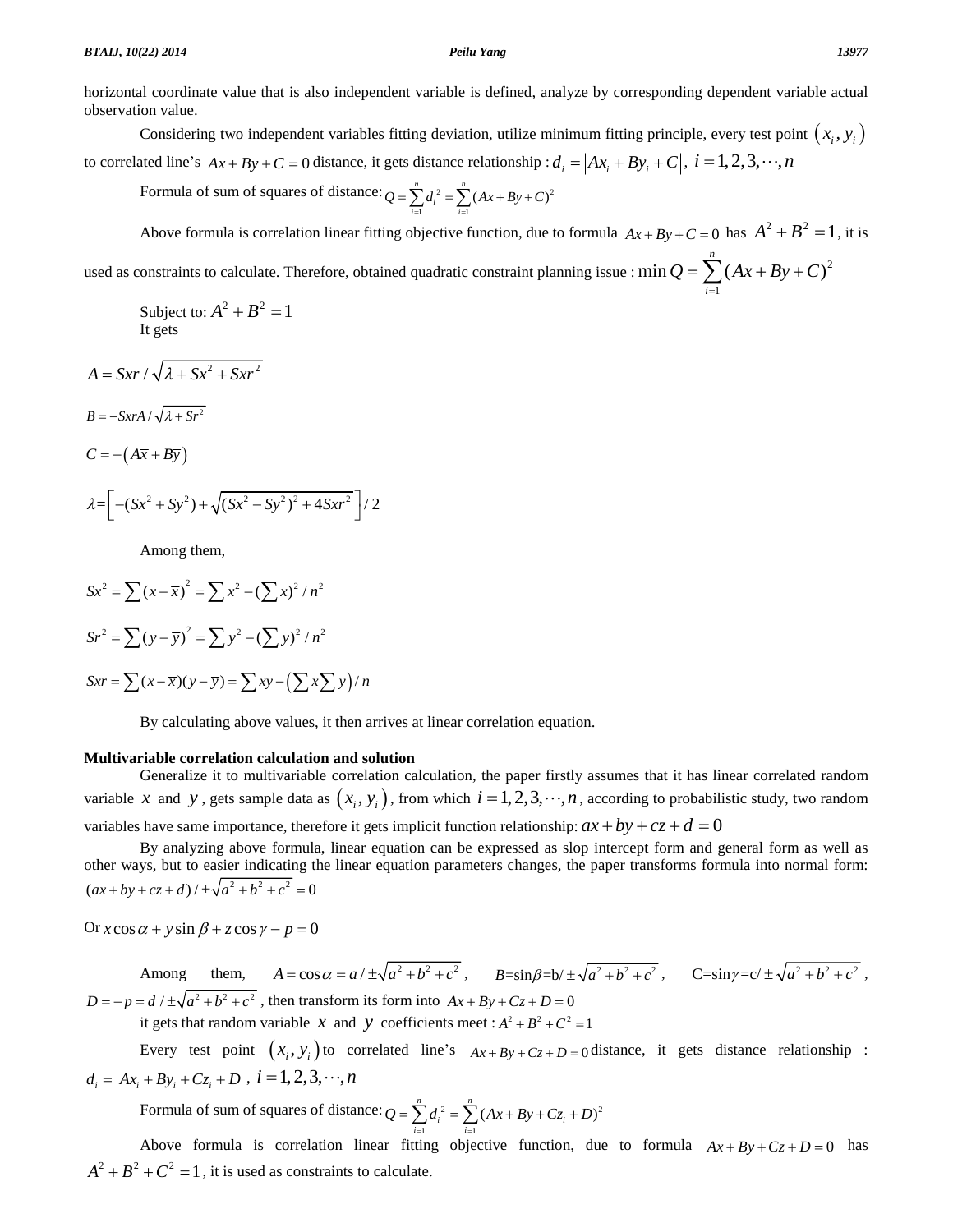### **Modelí<sup>s</sup> parameters calibration**

**Model's parameters can be determined by**\nIn the following, we further define parameter 
$$
a
$$
,  $b$ . In the problem, it totally has 21 groups of data\n
$$
(x_1, y_1)(x_2, y_2) \cdots (x_i, y_i), i = 1, 2, \cdots n
$$
\naccording to formula(1), it has\n
$$
\begin{cases}\ny_i = a + bx_i + \varepsilon_i \\
E_{\varepsilon_i} = 0, D_{\varepsilon_i} = \sigma^2 (i = 1, 2, \cdots, 11)\n\end{cases}
$$
\n
$$
\begin{cases}\ny_i = a + bx_i + \varepsilon_i \\
E_{\varepsilon_i} = 0, D_{\varepsilon_i} = \sigma^2 (i = 1, 2, \cdots, 11)\n\end{cases}
$$
\n
$$
\text{Mutual independent } \begin{cases}\ny_i = a + bx_i + \varepsilon_i \\
E_{\varepsilon_i} = 0, D_{\varepsilon_i} = \sigma^2 (i = 1, 2, \cdots, 11)\n\end{cases}
$$
\nBy formula(2), it has  $\varepsilon_i = y_i - a - bx_i$ ,  $i = 1, 2, \cdots, 11$ , record  $Q(a, b) = \sum_{i=1}^{11} \varepsilon_i^2 = \sum_{i=1}^{11} (y_i - a - bx_i)$ 

2 11 1 11 1 By formula(2), it has  $\varepsilon_i = y_i - a - bx_i$ ,  $i = 1,2,\dots,11$ , record  $Q(a,b) = \sum_{i=1} \varepsilon_i^2 = \sum_{i=1} (y_i - a - bx_i)$ <br>  $a + bx_i (i = 1,2,\dots,11)$  is regression value,  $Q(a,b)$  shows sample observation value  $y_i$  and regression value deviation

 $a+bx_i(i=1,2,\dots,11)$  is regression value,  $Q(a,b)$  shows sample observation value  $y_i$  and regression value deviation status,  $Q(a,b)$  gets smaller, then deviation will get smaller;  $Q(a,b)$  gets bigger, then deviation will be big status,  $Q(a,b)$  gets smaller, then deviation will get smaller;  $Q(a,b)$  gets bigger, then deviation will be bigger. Regression model that to be solved should let deviation value to be taken the minimum. Because  $Q(a,b)$  is fun *b* value should be able to let  $O(a, b)$  to arrive at the minimum value. Therefore, regarding *a* and *b* value solution problem b value should be able to let  $Q(a,b)$  to arrive at the minimum value. Therefore, regarding a and b value has been transformed into problems of solving the extreme value of function of two variables  $Q(a,b)$ . transformed into problems of solving the extreme value of function of two variables  $Q(a,b)$ .<br>To solve  $Q(a,b)$  minimum value, it needs to respectively solve partial derivatives of  $a,b$ , and partial derivative is 0



 $\sum_{i=1} x_i = \sum_{i=1} y_i$ <br>+  $b \sum_{i=1}^{11} x_i^2 = \sum_{i=1}^{11} x_i y_i$ 

 $a\sum x_i + b\sum x_i^2 = \sum x_i y_i$ 

11 1

 $\sum_{i=1} x_i = \sum_{i=1} y_i$ 

 $na + b\sum x_i = \sum y_i$ 

 $\sum_{i=1}^{N_i}$   $\sum_{i=1}^{N_i}$   $y_i$ 

 $\sum_{i=1}^{\infty} x_i + \sum_{i=1}^{\infty} x_i = \sum_{i=1}^{\infty} x_i y_i$ 

 $\sum_{i=1}^{11} x_i + b \sum_{i=1}^{11} x_i^2 =$ 

11 1

 $u + b \sum_{i=1}^{11} x_i = \sum_{i=1}^{11} y_i$ <br> $\sum_{i=1}^{11} x_i + b \sum_{i=1}^{11} x_i^2 = \sum_{i=1}^{11} x_i y_i$ 

 $\sum_{i=1}^{2} x_i y_i$ 

Organize and get  $\begin{bmatrix} 1 & 1 \\ 1 & 1 \end{bmatrix}$ 

 $\overline{a}$  $\sqrt{ }$ 

| Electronic commerce ability constitution |                  | <b>Classification of problems</b>                                             |  |
|------------------------------------------|------------------|-------------------------------------------------------------------------------|--|
| system                                   |                  |                                                                               |  |
|                                          |                  | Electronic commerce ability and enterprise strategies adaptation              |  |
| Strategic capacity                       |                  | Whether it has clear electronic commerce strategy planning system             |  |
|                                          |                  | Whether it has clear electronic commerce strategic development<br>objective   |  |
|                                          |                  | Management layer's management concepts                                        |  |
|                                          |                  | Enterprise electronic commercial functional distribution                      |  |
|                                          |                  | Adjust organizational structure and develop electronic commerce               |  |
|                                          | Inner enterprise | Electronic commerce standard formulating and optimizing capacity              |  |
| Management ability                       |                  | Integrate operational scale and ability                                       |  |
|                                          |                  | Train electronic commercial talents                                           |  |
|                                          |                  | Investigation and research before electronic commerce competition<br>starting |  |
|                                          | Outer enterprise | Electronic commerce suppliers detection                                       |  |
| Technological resources                  |                  | Electronic commerce customers establishments                                  |  |
|                                          |                  | Electronic commerce customers upgrading and maintenance                       |  |
|                                          |                  | Electronic commercial products generalization                                 |  |
|                                          |                  | Electronic commerce experience                                                |  |
|                                          |                  | Electronic commerce platform construction                                     |  |
|                                          | Inner enterprise | Electronic commerce platform maintenance                                      |  |
|                                          |                  | Electronic commerce platform new and old system integration                   |  |
|                                          | Outer enterprise | Electronic commerce logistics system establishment                            |  |
|                                          |                  | Payment system establishment                                                  |  |

## **TABLE 2 : Electronic commerce ability**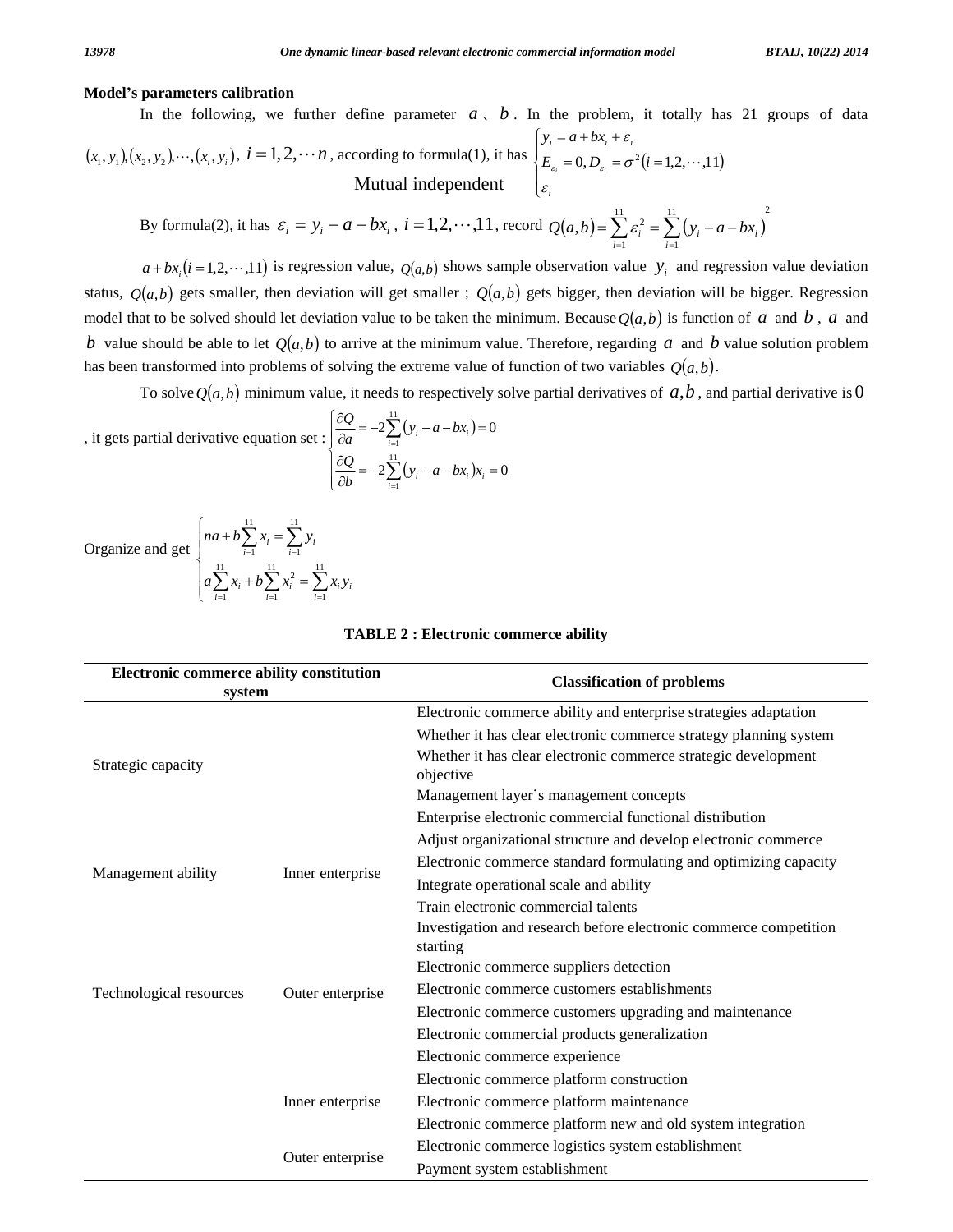Formula(5)is a normal equation set, solve the equation set and then it can solve *a* and *b* estimation:<br> $x, y = \sum_{n=0}^{11} x_n \sum_{n=0}^{11} y_n = \sum_{n=0}^{11} (x_n - \overline{x})(y_n - \overline{y})$ 

Formula(5) is a normal equation set, solve the  
\n
$$
\hat{b} = \frac{11\sum_{i=1}^{11} x_i y_i - \sum_{i=1}^{11} x_i \sum_{i=1}^{11} y_i}{11\sum_{i=1}^{11} x_i^2 - (\sum_{i=1}^{11} x_i)^2} = \frac{\sum_{i=1}^{11} (x_i - \overline{x})(y_i - \overline{y})}{\sum_{i=1}^{11} (x_i - \overline{x})^2}
$$
\n
$$
\hat{a} = \frac{1}{11} \sum_{i=1}^{11} y_i - \frac{\hat{b}}{11} \sum_{i=1}^{11} x_i = \overline{y} - \hat{b} \overline{x}
$$
\nCalculate and get  $\hat{a} = -22062.52$ ,  $\hat{b} = 19.35$ 

 $a = -22062.52, b = 19.35$ 

Functional relationship after parameters calibration is:  $y = -22062.52 + 19.35x$ 

It gets dynamic parameters estimation value and error value, as TABLE 3 shows.

| Parameter                      | <b>Estimated value</b> | Parameter standard error |
|--------------------------------|------------------------|--------------------------|
| $\boldsymbol{c}$               | 12.5315                | 0.0535                   |
| $\alpha_{2}$                   | 0.1467                 | 0.0532                   |
| $\alpha_{3}$                   | 0.2101                 | 0.0571                   |
| $\alpha_{4}$                   | 0.1801                 | 0.0618                   |
| $\alpha_{5}$                   | 0.2764                 | 0.0692                   |
| $\alpha_{6}$                   | 0.5298                 | 0.0810                   |
| $\alpha_{7}$                   | 0.7264                 | 0.1092                   |
| $\beta_{2}$                    | 0.7001                 | 0.0532                   |
| $\beta_{3}$                    | $-0.9122$              | 0.0569                   |
| $\beta_{\scriptscriptstyle 4}$ | $-2.5948$              | 0.0619                   |
| $\beta_{5}$                    | $-3.8048$              | 0.0689                   |
| $\beta_{\scriptscriptstyle 6}$ | $-5.0879$              | 0.0800                   |
| $\beta_{7}$                    | $-6.8325$              | 0.1086                   |

**TABLE 3 : Dynamic linear parameters estimation result**

# **CONCLUSION**

It gets estimation and error analysis results as Figure 1, Figure 2 show.



**Figure** 1 **: Parameter**  $\alpha$  **estimated value** and **error** analysis